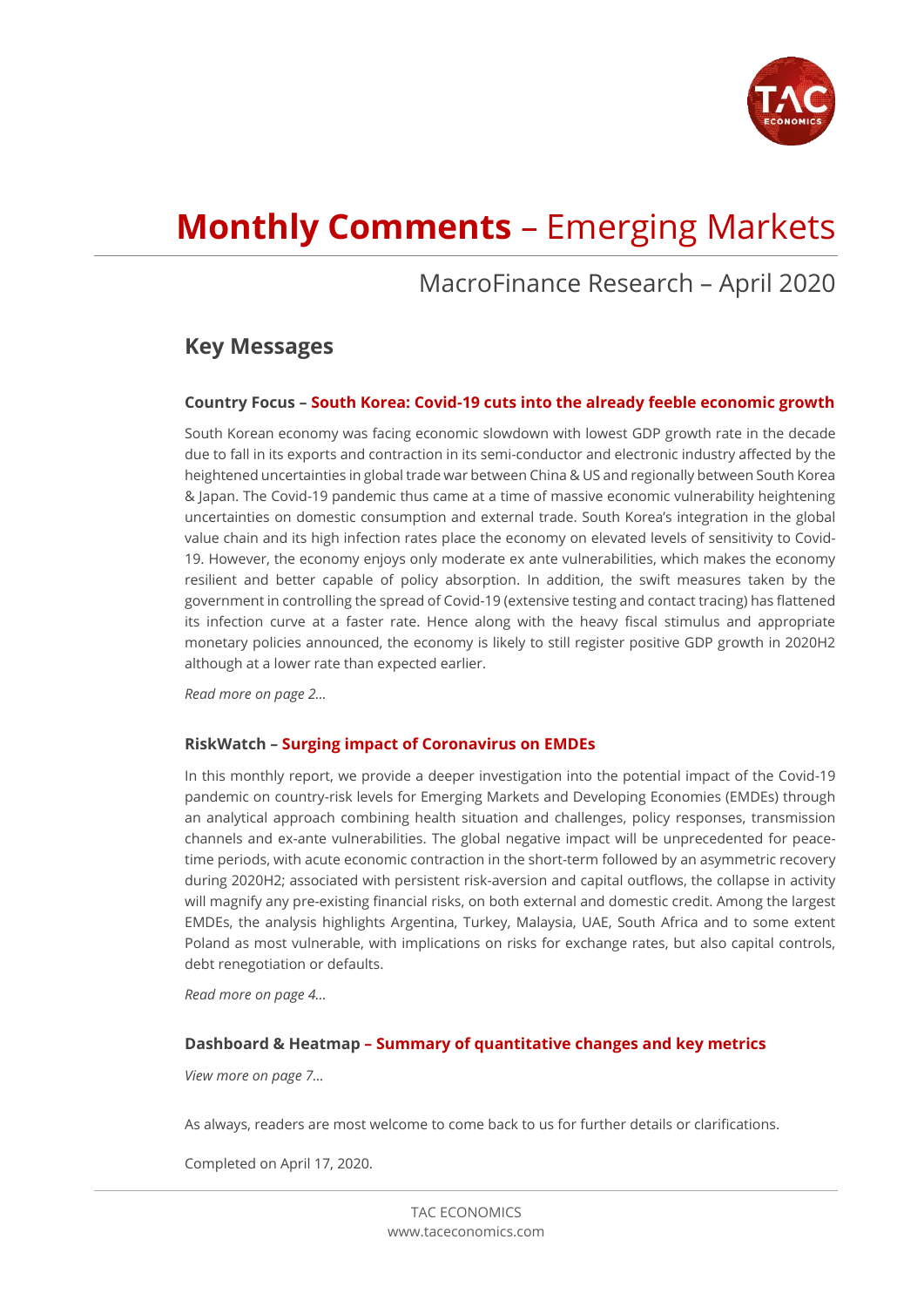## **Country Focus –South Korea: Covid-19 cuts into the already feeble economic growth**

*South Korean economy was facing economic slowdown with lowest GDP growth rate in the decade due to fall in its exports and contraction in its semi-conductor and electronic industry affected by the heightened uncertainties in global trade war between China & US and regionally between South Korea & Japan. The Covid-19 pandemic thus came at a time of massive economic vulnerability heightening uncertainties on domestic consumption and external trade. South Korea's integration in the global value chain and its high infection rates place the economy on elevated levels of sensitivity to Covid-19. However, the economy enjoys only moderate ex ante vulnerabilities, which makes the economy resilient and better capable of policy absorption. In addition, the swift measures taken by the government in controlling the spread of Covid-19 (extensive testing and contact tracing) has flattened its infection curve at a faster rate. Hence along with the heavy fiscal stimulus and appropriate monetary policies announced, the economy is likely to still register positive GDP growth in 2020H2 although at a lower rate than expected earlier.*

#### **Global pandemic at a time of low growth**

When the first case of Covid-19 was confirmed in South Korea in late Jan. 2020, the economy had barely stepped out of the poor economic performance of 2019. Our Economic & Financial Risk ratings for South Korea have been worsening for the last six consecutive quarters (47.2-C) and with a twoyear time lead on the ratings, subpar economic performance was anticipated for the next couple of years. In addition, the economy on our WatchList Indication for Economic Activity (2018Q3-2020Q2) indicating a looming business cycle shock.

**South Korea – Economic & Financial Risk Rating History** from 0 (lowest) to 100 (highest)



Risk ratings for South Korea have been on the rise predominantly due to an eight-quarter precipitous fall in our leading indicator of economic activity (*real economic pressure*) on the Cyclical Balance, which despite is recent upturn, continues to remain at an unfavorable level. Moreover, the economy has had increasing proportion of speculative capital flows reducing its *foreign reserve quality* (Foreign Exchange Balance) and *financial stability* (Debt Balance). Indeed, our calculation (cf. Monthly Comments, Aug. 2019) revealed that there has been a massive capital outflow of USD 208bn (between 2016-2018) by international investors revealing a weaker appetite for Korean assets.

The year leading to Covid-19 was particularly challenging for South Korea: GDP at +2.0% y/y in 2019 was the lowest in a decade, caused by China-US trade war and South Korea's specific trade conflict with Japan, which contracted its exports (-10%y/y in 2019), severely affecting its semiconductor electronics industry (largest contributor to exports for last few years). Moreover, private investment contracted (by - 6.0%), annual inflation at 0.4% remained much below the Central Bank's target (+2.0%), all of which are reflective of weakening domestic consumption and reducing consumer confidence.

#### **Above average sensitivity to Covid-19 and policy measures**

South Korea was one of the first countries to be affected by the pandemic, partly due to large tourist flows with China. The country's heightened sensitivity to Covid-19 arises from the large scale spreading of the infection; a tight integration in the global value chains, and important domestic stringency in controlling Covid-19 spread.

> **Covid-19 Sensitivity Index**   $from 1 (host) to 5 (worct)$

| ITUITET (DESLITU J (WUISLI |                             |             |  |  |
|----------------------------|-----------------------------|-------------|--|--|
|                            |                             | South Korea |  |  |
|                            | Covid-19 Health Situation   | 2.5         |  |  |
| Domestic                   | <b>Health Vulnerability</b> | 1.0         |  |  |
|                            | Stringency Index            | 5.0         |  |  |
| International              | Supply-side                 | 3.5         |  |  |
|                            | Demand-side                 | 2.2         |  |  |
| <b>Overall Index</b>       |                             | 3.6         |  |  |

In the month of February and early March, when infection was spreading rapidly in South Korea, implying strong adverse impact on domestic demand and production, the Korean Won registered a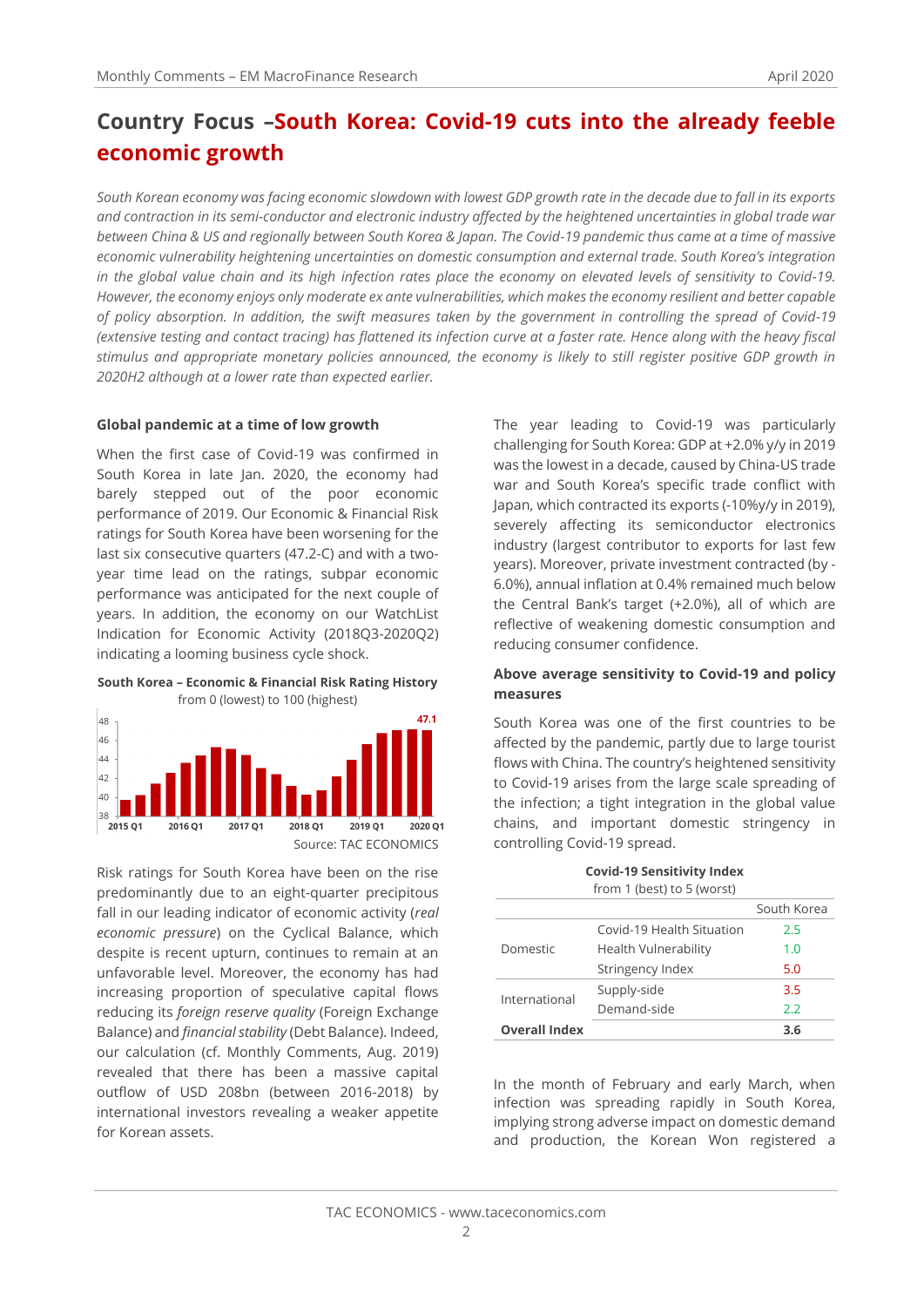significant depreciation (-10% against the USD until March-end).

To combat the downward spiral of the economy, the government approved a massive fiscal stimulus package (0.8% of the GDP for cash transfers, employment retention support, consumption coupons) along with various tax benefits. The Bank of Korea (BoK) provided monetary policy support through a steep cut in its interest rate (by 50bps to 0.75%).

In addition, thanks to the early domestic measures of extensive testing, contact tracing and sensible social distancing, South Korea has been one of the few countries to flatten the infection curve faster (10,613 infected and 229 death as of April 17, 2020). This has also enabled the country to avoid the severe restrictions on movement of people that has brought other economies to a grinding halt.

As a result of all these measures, some restrictions have already been slightly relaxed. Moreover, since the end of March, the Korean Won (with some volatility) has regained some ground (+4% against the USD), while the swap line provided by the US Fed too has helped in restoring investors' confidence

#### **Rapid, but low economic recovery after Covid-19**

Government's handling of the pandemic has been widely approved, which led the ruling Minjoo (Democratic) Party of President Moon Jae-in to win a landslide (180 of the 300 seats) victory in the Parliamentary elections on April 15. Indeed, South Korea has been one of the few countries to hold elections during the pandemic, where 66% voted, the highest in a parliamentary election since 1992.

The time-dynamics of our synthetic index reveals that South Korea is moving rapidly towards lower levels of sensitivity, as there was relaxation in confinements (although at the time of writing this paper, a few new cases were detected).

Indeed, South Korea's moderate ex ante vulnerabilities (pre-existing economic and financial imbalances), reveals relative economic resilience that will help in policy absorption and the economy will also be aided by early (weaker) recovery by China (which has also reported some new cases recently). This is likely to result in an asymmetric recovery, as the initial rapid recovery will not be large enough to offset the losses due to Covid-19.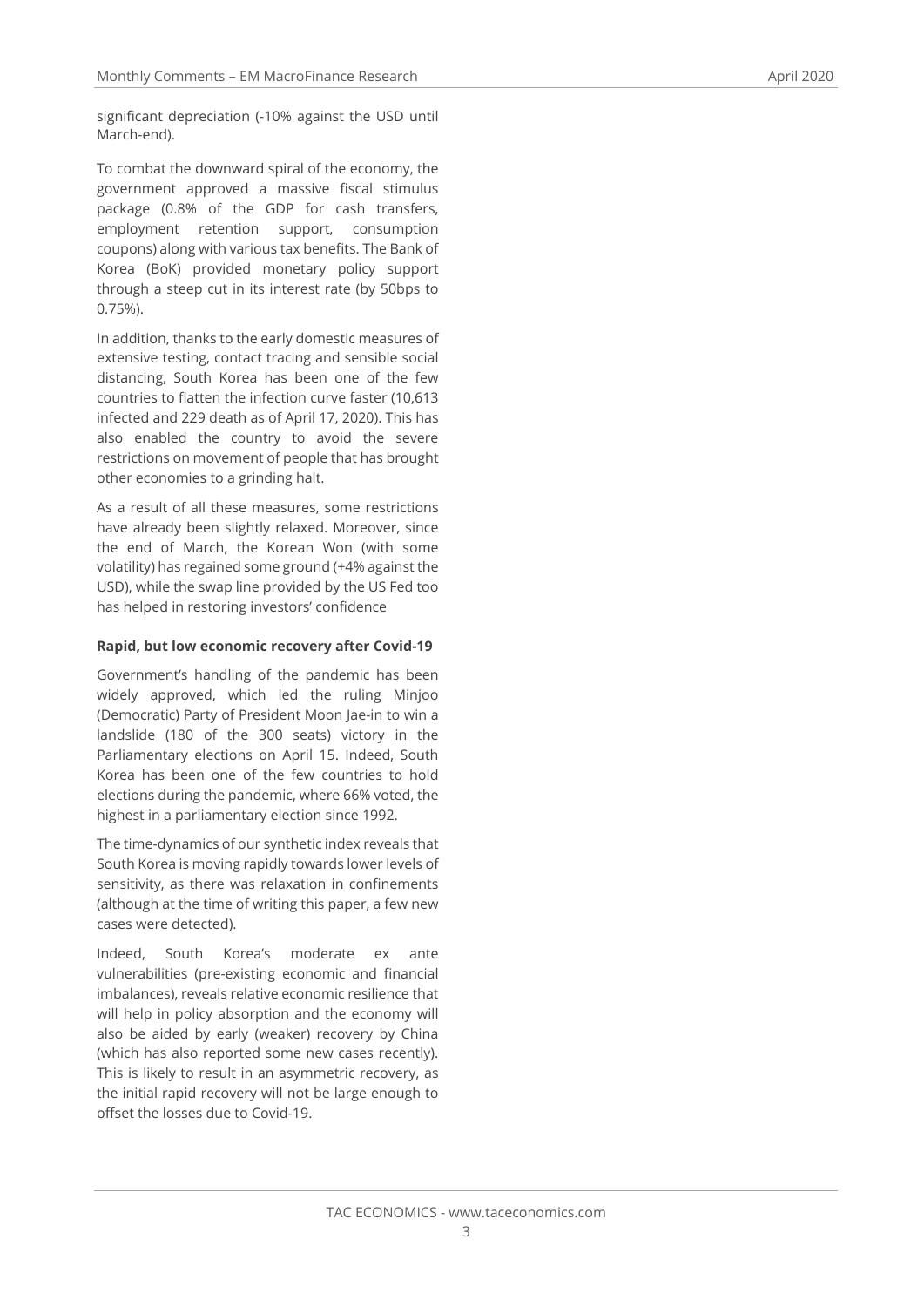## **RiskWatch – Surging impact of Covid-19 on EMDEs**

*In this monthly report, we provide a deeper investigation into the potential impact of the Covid-19 pandemic on countryrisk levels for Emerging Markets and Developing Economies (EMDEs) through an analytical approach combining health situation and challenges, policy responses, transmission channels and* ex-ante *vulnerabilities. The global negative impact will be unprecedented for peace-time periods, with acute economic contraction in the short-term followed by an asymmetric recovery during 2020H2; associated with persistent risk-aversion and capital outflows, the collapse in activity will magnify any pre-existing financial risks, on both external and domestic credit. Among the largest EMDEs, the analysis highlights Argentina, Turkey, Malaysia, UAE, South Africa and to some extent Poland as most vulnerable, with implications on risks for exchange rates, but also capital controls, debt renegotiation or defaults.*

#### **Global context and economic scenario**

Specific characteristics of the Covid-19 pandemic lead to a disproportionate economic impact (related to lockdowns and confinements), with persistently high uncertainties and strong financial volatility. For China and (later) for most mature economies, our central scenario is one of a short duration for the economic collapse (massive recession in 2020Q1 and especially Q2), followed by a subsequent recovery starting in Q3. This would translate into an asymmetric V-shape cyclical trajectory, i.e. a rapid rebound not strong enough to compensate fully for the acute loss in economic activity during the worst of the crisis.

Beyond the sudden short-term shock on EM's financial performances in March 2020, financial turbulences, prolonged risk-aversion and flight to safety are likely to remain substantial over the next two quarters, with persistent pressures on currencies, equity and credit markets. In parallel, authorities in mature economies are conducting ultra-low policy and government bond rates along with massive injection of liquidity worldwide (i.e. nonconventional policies) and huge fiscal support.

The dual impact of the transmission from the global recession and of domestic containment measures on EM economic growth can be analyzed though a comprehensive approach of epidemiologic, economic and financial factors.

#### **Impact and transmission on EM economic growth**

Dominant and synchronic effects of mature and China economic scenario, coupled with critical challenges regarding the pandemic (expansion, public healthcare services and containment measures) will have a collapsing impact on global economic growth for EM.

Using a robust econometric model on aggregate EM GDP growth based on the latest central scenario for GDP growth in US, Eurozone and China, and global oil prices, we find that the shock could be equivalent to an average GDP contraction of -1.0% y/y in 2020 (after +3.9% in 2019) with a quarterly trough slightly below -4.0% in Q1. The consequent reduction in per capita income on average in EM world in 2020 is unprecedented.

#### **TAC ECONOMICS EM GDP Growth Projection**



Source: TAC ECONOMICS

An additional challenge for EM arises from the role of informal sector (30 to 60% of labor force in EM) with generally much less safety nets (healthcare services, and unemployment benefits) and higher difficulties to face stringent containment measures (high density residential population, limited savings). Fall in economic opportunities and extensions of strict restrictions could trigger social and humanitarian crisis, as well as bouts of political tensions, that must be also averted.

Insights into the country-per-country implication for economic activity are derived from a composite index of overall **Covid-19 Sensitivity Index**, which combines domestic factors related to the pandemic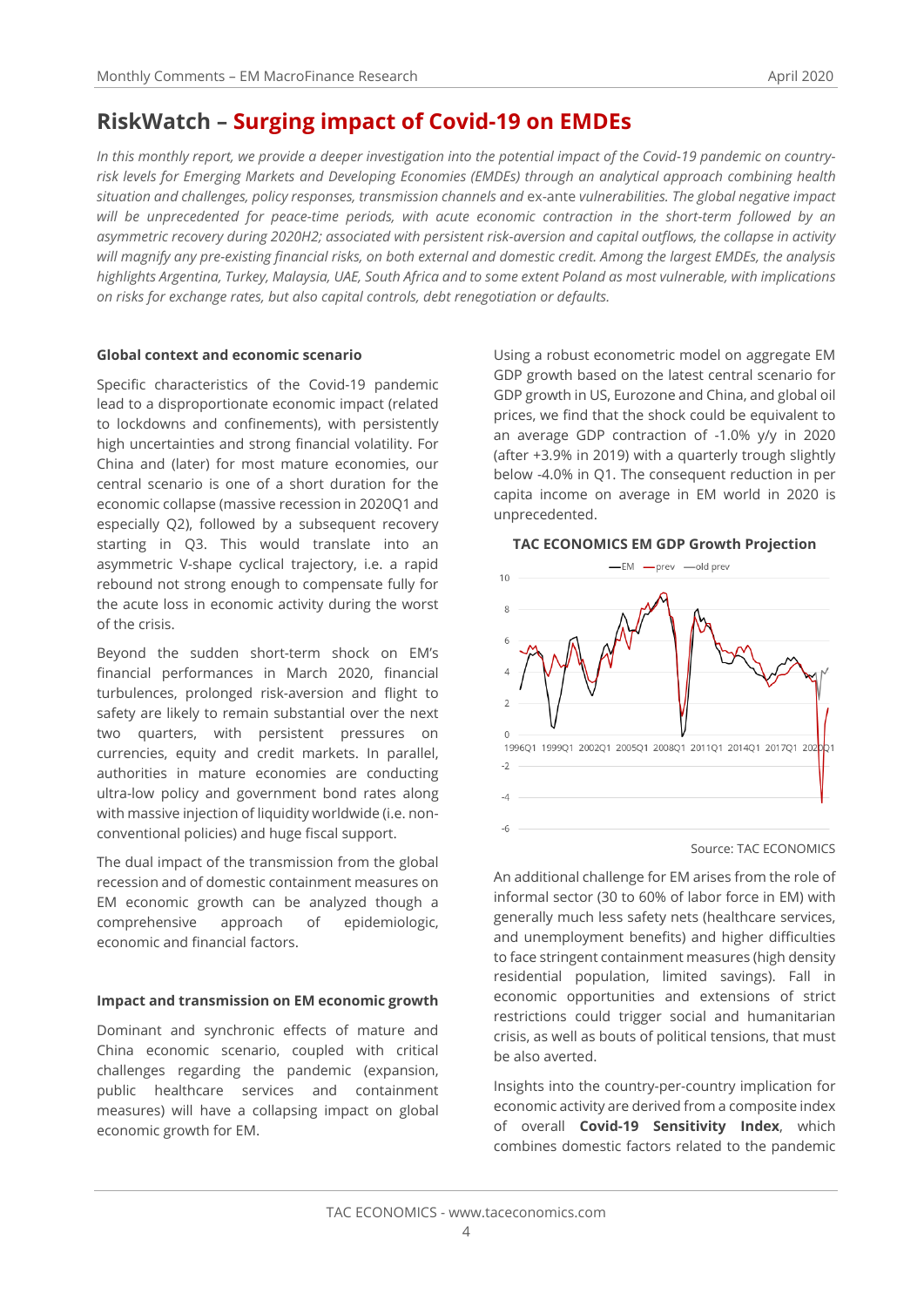and international transmission <sup>1</sup> . The tool is implemented on our whole list of 100 EM.

Among the most affected EM according to our Covid-19 Sensitivity Index are several large commodities producers (e.g. Saudi Arabia, UAE, Oman, Kuwait, Mozambique, Peru, Dem. Rep. of Congo, Qatar) and few countries highly integrated in international trade and supply chains (e.g. Vietnam, Hungary, Malaysia, etc.). On the opposite, China has already witnessed a reduction in its Covid-19 Sensitivity Index (from 3.4 to 2.6) thanks to satisfactory control of the epidemic and gradual lifting of containment measures. Similarly, Taiwan and to a lesser extent South Korea are now showing declining negative effects from the domestic health situation.

**Covid-19 Sensitivity Index**



## **EM relative financial vulnerabilities**

We aim at assessing the potential macro-financial impact of Covid-19 pandemic through a **Global Credit Risk**, which combines several aspects of financial risks for EMDEs, namely short-term Fx liquidity challenges, overall burden of external debt, overall sustainability and vulnerability of the corporate, and of the sovereign borrowers.

The Global Credit Risk looks at financial risks on businesses, partners (clients and suppliers) or assets for investors/asset managers. As EMDEs – and China notably – had stockpiled debt and accentuated financial risks since the Global Financial Crisis (GFC) in 2008, the extraordinary context of global recession and surging global risk aversion (with massive capital / portfolio outflows) induces a substantial increase in financial vulnerabilities. Indeed, capital outflows have

doubled when compared to the GFC (0.4% of global GDP in 2020, against 0.2% in 2008), with sizeable negative impact on EMDE exchange rates; currencies in arbitrage markets like Mexico, South Africa, Brazil, Russia or Turkey have depreciated by at least 15% against the US Dollar in March 2020.

When looking at the 100 EM, **Liquidity Risk** (shortterm external debt and principal amortization in 2020 as a ratio of forex reserves) and to a lower extent **Fx Debt Risk** (external debt and stability of external financing) are the key contributors to high Global Credit Risk (like in Montenegro, Venezuela, Mongolia, Tunisia, Qatar, Argentina and Czech Rep.)

When looking at largest EM (**10 Key EM** and **Next 10** in next table), the Liquidity Risk is similarly important, but coupled with much stronger concerns on **Corporate Risk** (aggregate leverage and fx vulnerability), denoting significant pre-existing companies' financial imbalances. On the contrary, the **Sovereign Risk** is less predominant for large EM (except for **Argentina**). Therefore, surging risk of corporate default clearly impose higher discrimination among counterparties for industrial and financial investors.

#### **TAC ECONOMICS Global Credit Risk** *10 Key EM and Next 10*



Source: TAC ECONOMICS

In a last step, we cross each country's aggregate score for Global Credit Risk with our overall country risk measure (Risk-Related Extra Cost of Capital, RRECC) expressed in basis points and illustrating the overall *ex ante* situation prior to the Covid-19 pandemic.

factors: international trade, (forward and backward) integration in global value chains, share of travel and tourism in GDP, oil and commodities exports.

<sup>1</sup> Domestic factors: epidemiologic situation (prevalence of Covid-19 cases, fatalities and acceleration/deceleration in infection), health preparedness and stringency of restrictions on movements and activities; International transmission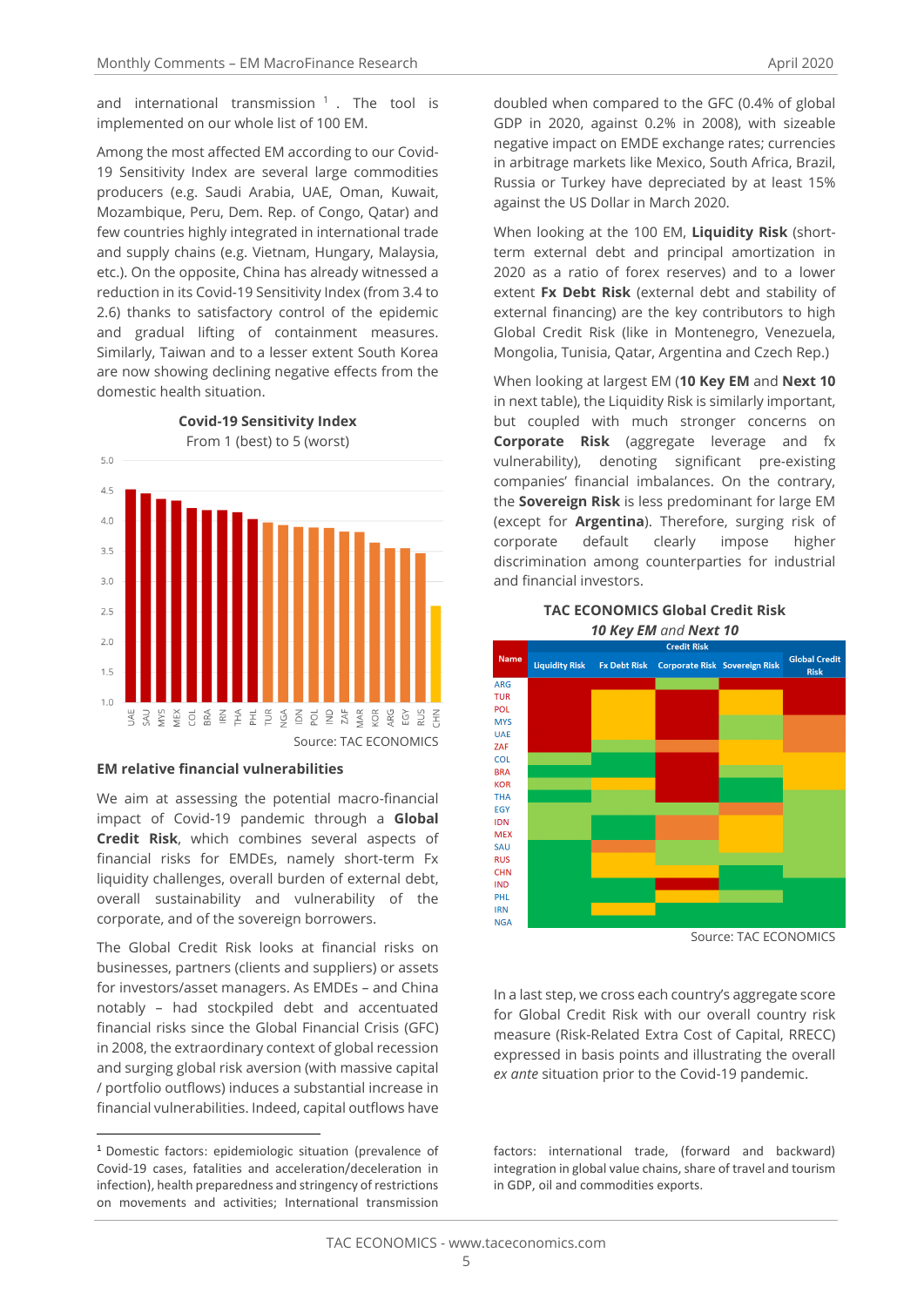



Countries in the upper-right area combine high ex ante vulnerability with high Global Credit Risk will face major difficulties ahead to handle together the financial shock and the Covid-19 pandemic. **Turkey**'s position appears extremely vulnerable, especially given the mediocre public management of the Covid-19 crisis.

Conversely, countries in the lower-right area (Croatia, Czech Rep, Mauritius, Poland) will register a very large financial shock but with more favorable absorption / resilience capabilities.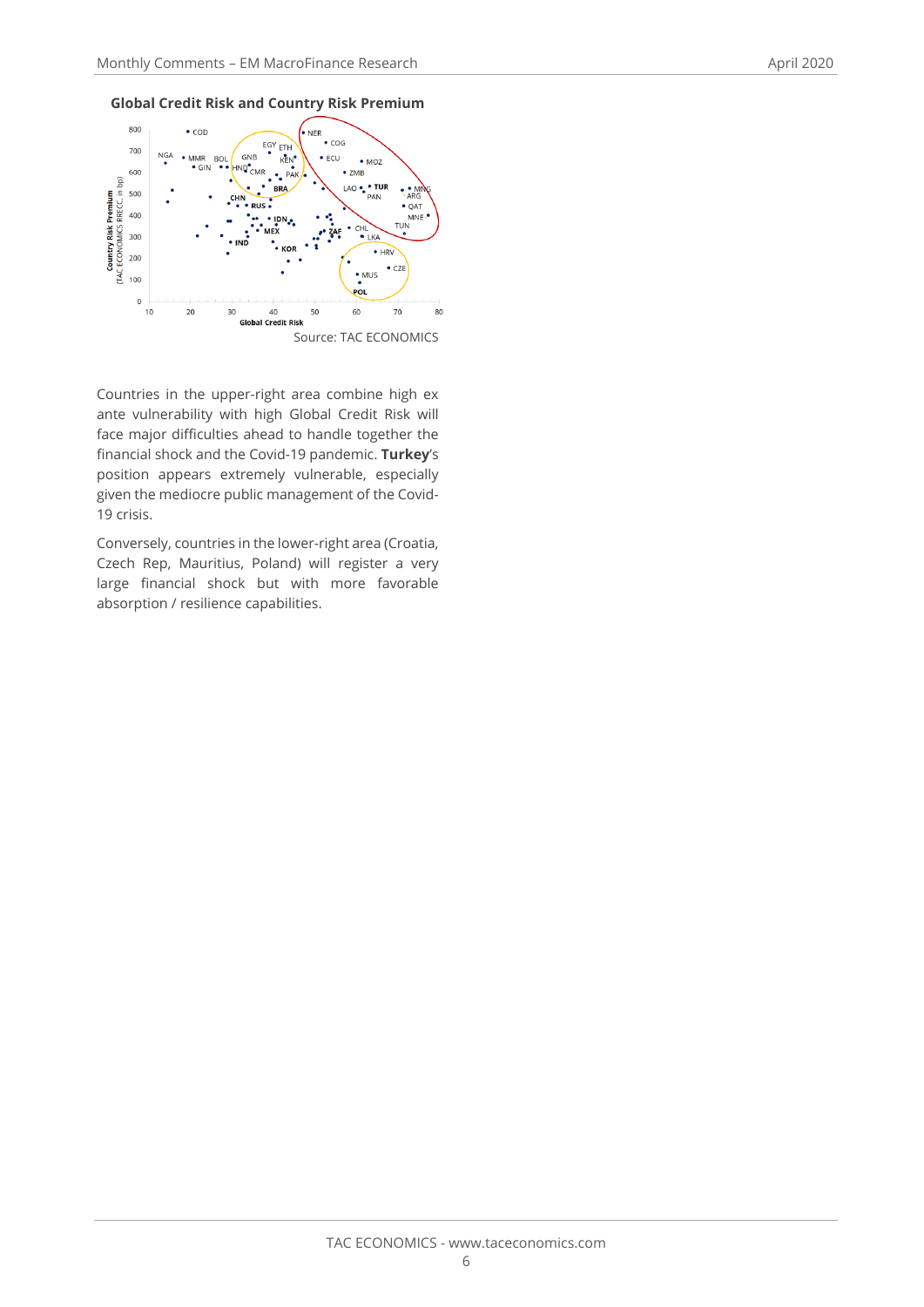## **RiskMonitor Dashboard**

## **Country Risk Premium (bp)**



High risk and Deterioration over last quarter High risk and Improvement over last quarter Low risk and Deterioration over last quarter Low risk and Improvement over last quarter

## **Eco & Fin Risk Rating**



## **Crisis Signals**

| Strong probability of a significant shock during the |  |
|------------------------------------------------------|--|
| following periods:                                   |  |

| Country    | <b>Type</b> | <b>Period</b>   |
|------------|-------------|-----------------|
| Libya      | Activity    | 2020Q3 - 2024Q3 |
| Myanmar    | Activity    | 201804 - 202302 |
| Seychelles | Payment     | 2019Q4 - 2024Q3 |
| Sudan      | Activity    | 2019Q2 - 2023Q2 |
| Yemen      | Activity    | 201804 - 202104 |
|            |             |                 |

## **Eco & Fin Risk Rating**

| <b>Top 5 Improvement</b> |               | <b>Top 5 Deterioration</b> |                      |               |              |
|--------------------------|---------------|----------------------------|----------------------|---------------|--------------|
|                          | rating<br>q/q |                            |                      | rating<br>q/q |              |
| Niger                    |               |                            | 49.8 -3.6 Montenegro | 59.0          | $+4.5$       |
| Congo                    | $44.4 - 3.6$  |                            | Comoros              | $32.6$ +3.1   |              |
| Burkina Faso             | $36.0 - 3.5$  |                            | Oatar                |               | $60.5 + 2.9$ |
| Argentina                | 51.7          | $-3.3$                     | Rwanda               | 40.9          | $+2.8$       |
| Tunisia                  | 44.1          | $-2.8$                     | Laos                 | 59.1          | $+2.7$       |

## **Scores on Fundamental Balances**

#### **Top Improvement and Deterioration in latest data**

|                                 | score           | g/g | position                          |  |  |
|---------------------------------|-----------------|-----|-----------------------------------|--|--|
| <b>Foreign Exchange Balance</b> |                 |     |                                   |  |  |
| Albania                         | 60              |     | +16.0 Liquidity Risk              |  |  |
| Benin                           | 62              |     | +16.5 Unsustainable Overvaluation |  |  |
| Burkina Faso                    | 59              |     | +17.3 Liquidity Risk              |  |  |
| Ecuador                         | 81              |     | $+35.8$ Ecuador                   |  |  |
| Madagascar                      | 67              |     | +14.3 Liquidity Risk              |  |  |
| Montenegro                      | 23 <sub>2</sub> |     | -28.7 Positive Undervaluation     |  |  |
| Mozambique                      | 22 <sub>2</sub> |     | -22.1 Positive Undervaluation     |  |  |
| Tunisia                         | 4               |     | -22.1 Positive Undervaluation     |  |  |

## **Watch List Indications**

Vulnerability to a significant shock during the following periods:

| Country    | Type          | Period          |
|------------|---------------|-----------------|
| Angola     | Activity      | 201903 - 202102 |
|            | Exchange Rate | 202003 - 202203 |
| Brazil     | Exchange Rate | 201901 - 202102 |
| China      | Exchange Rate | 2018Q3 - 2021Q2 |
|            | Activity      | 2020Q2 - 2022Q2 |
| Kazakhstan | Payment       | 202001 - 202202 |
| Korea      | Activity      | 201803 - 202002 |
| Libya      | Activity      | 201804 - 202203 |
| Mongolia   | Payment       | 202104 - 202401 |
| Montenegro | Payment       | 201802 - 202202 |
| Turkey     | Exchange Rate | 2018Q2 - 2020Q4 |
|            | Payment       | 201904 - 202104 |
| Ukraine    | Payment       | 201904 - 202103 |
| Venezuela  | Activity      | 201702 - 202402 |
|            | Exchange Rate | 201804 - 202003 |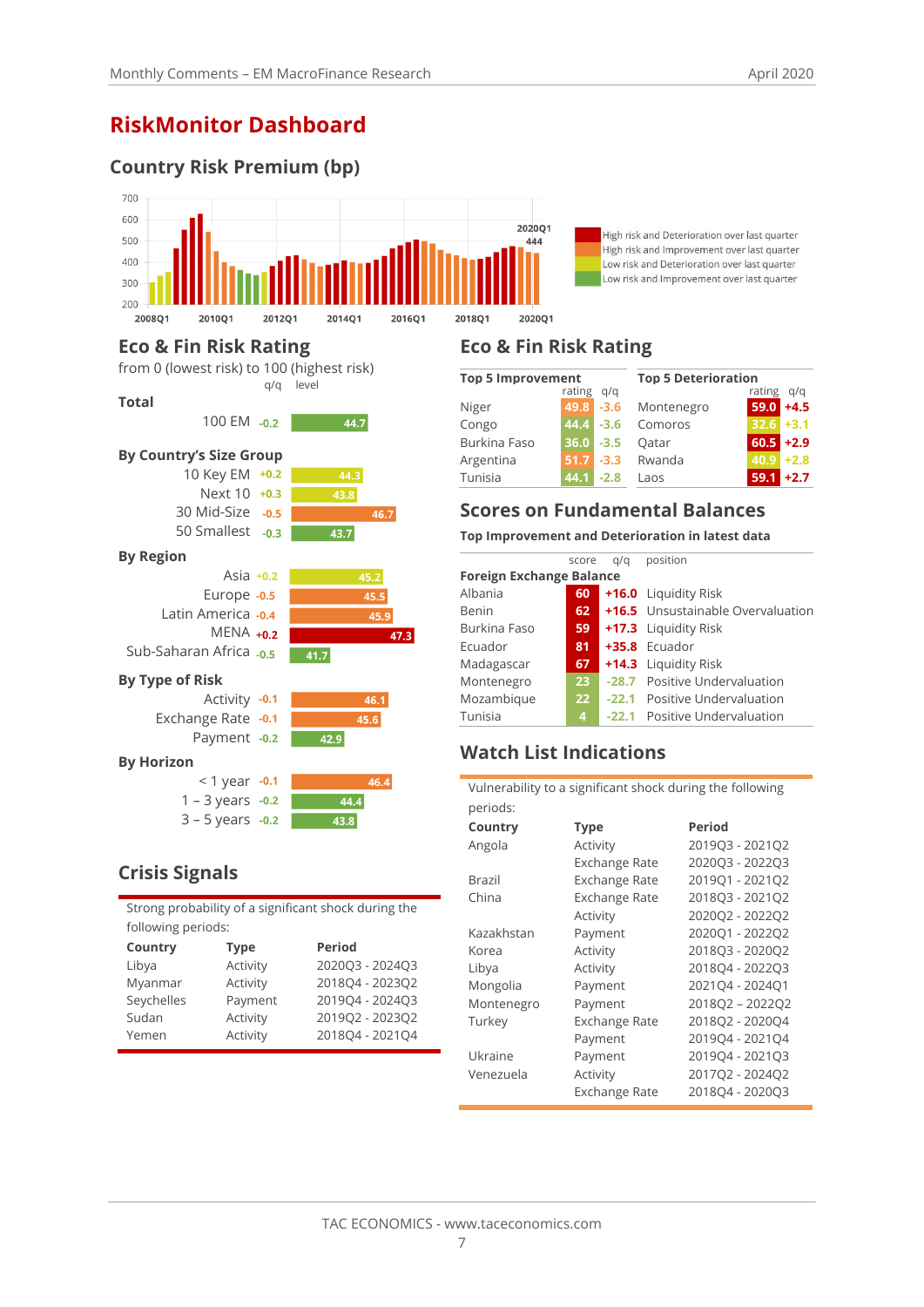

high

h

hig

hig e

 $\overline{a}$ h  $\overline{a}$  $\overline{a}$ 

hig

low

 $\overline{a}$  $\overline{a}$  $\overline{a}$ rag  $\overline{a}$ 

h

ge

h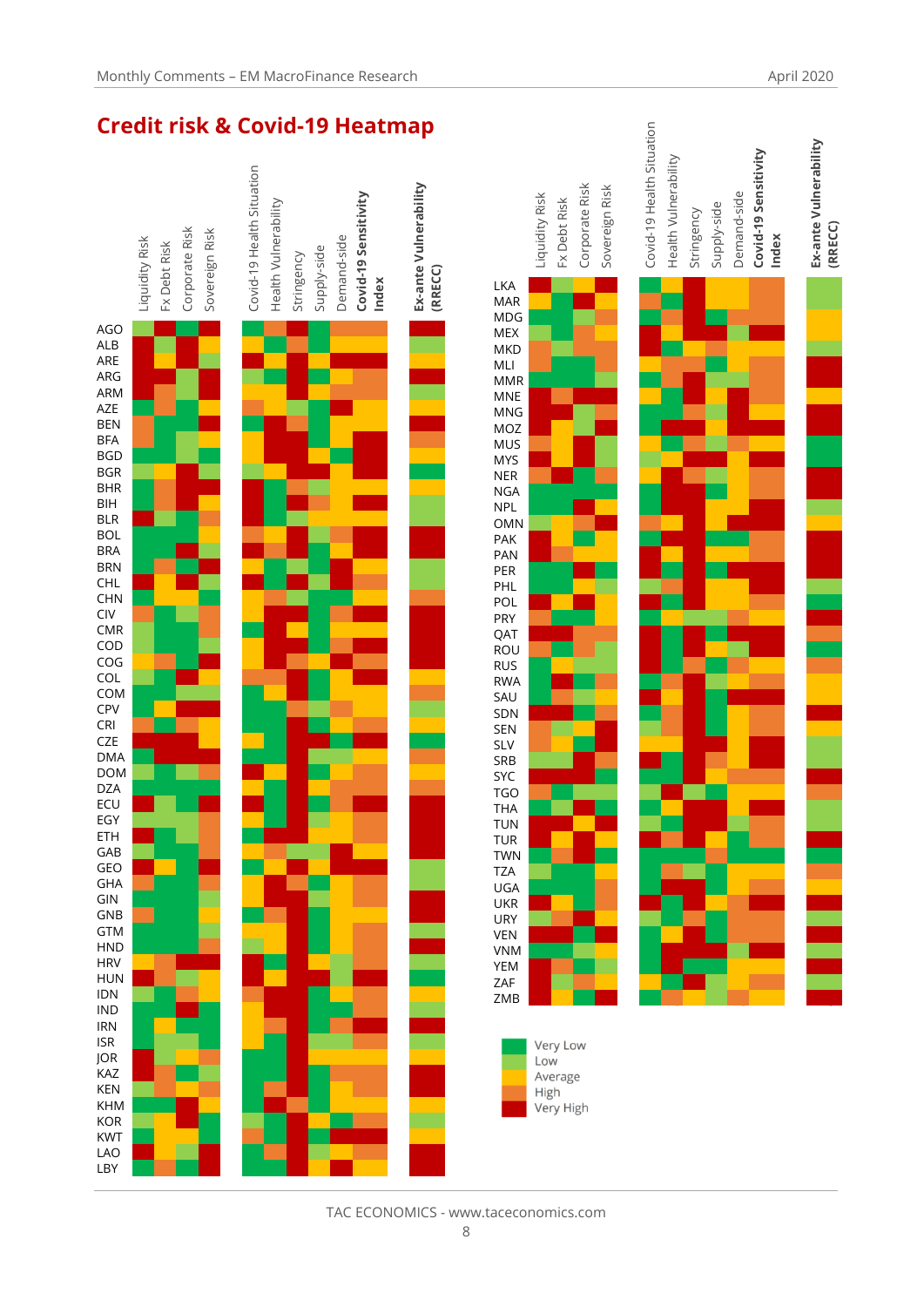|            | Eastern & Central Europe, CIS (19) |            |              |  |  |
|------------|------------------------------------|------------|--------------|--|--|
| AI B       | Albania                            | KA7        | Kazakhstan   |  |  |
| <b>ARM</b> | Armenia                            | MNF        | Montenegro   |  |  |
| A7F        | Azerbaijan                         | <b>MKD</b> | N. Macedonia |  |  |
| <b>BIR</b> | <b>Belarus</b>                     | POL        | Poland       |  |  |
| <b>BIH</b> | Bosnia                             | <b>ROU</b> | Romania      |  |  |
| <b>BGR</b> | Bulgaria                           | <b>RUS</b> | Russia       |  |  |
| <b>HRV</b> | Croatia                            | <b>SRB</b> | Serbia       |  |  |
| C7F        | Czech Rep.                         | <b>TUR</b> | Turkey       |  |  |
| GEO        | Georgia                            | UKR        | Ukraine      |  |  |
| <b>HUN</b> | Hungary                            |            |              |  |  |

## **Latin America (18)**

| ARG        | Argentina      | <b>SLV</b> | El Salvador |
|------------|----------------|------------|-------------|
| BOL        | <b>Bolivia</b> | <b>GTM</b> | Guatemala   |
| <b>BRA</b> | Brazil         | <b>HND</b> | Honduras    |
| <b>CHL</b> | Chile          | <b>MEX</b> | Mexico      |
| <b>COL</b> | Colombia       | <b>PAN</b> | Panama      |
| <b>CRI</b> | Costa Rica     | <b>PRY</b> | Paraguay    |
| <b>DMA</b> | Dominica       | <b>PER</b> | Peru        |
| <b>DOM</b> | Dominican Rep  | <b>URY</b> | Uruguay     |
| FCU        | Ecuador        | VFN        | Venezuela   |

| <b>Asia (18)</b> |               |            |             |  |
|------------------|---------------|------------|-------------|--|
| <b>BGD</b>       | Bangladesh    | MNG        | Mongolia    |  |
| <b>BRN</b>       | <b>Brunei</b> | <b>MMR</b> | Myanmar     |  |
| <b>KHM</b>       | Cambodia      | NPI.       | Nepal       |  |
| <b>CHN</b>       | China         | <b>PAK</b> | Pakistan    |  |
| <b>IND</b>       | India         | PHI        | Philippines |  |
| <b>IDN</b>       | Indonesia     | I KA       | Sri Lanka   |  |
| KOR              | Korea         | <b>TWN</b> | Taiwan      |  |
| I AO             | Laos          | <b>THA</b> | Thailand    |  |
| <b>MYS</b>       | Malaysia      | <b>VNM</b> | Vietnam     |  |
|                  |               |            |             |  |

## **Appendices Appendix 1: List of 100 countries monitored by region**

| Middle East & North Africa (15) |         |            |              |  |
|---------------------------------|---------|------------|--------------|--|
| <b>DZA</b>                      | Algeria | <b>MAR</b> | Morocco      |  |
| <b>BHR</b>                      | Bahrein | OMN        | Oman         |  |
| EGY                             | Egypt   | OAT        | Qatar        |  |
| <b>IRN</b>                      | Iran    | SAU        | Saudi Arabia |  |
| <b>ISR</b>                      | Israel  | <b>TUN</b> | Tunisia      |  |
| JOR                             | Jordan  | <b>UAE</b> | <b>UAE</b>   |  |
| <b>KWT</b>                      | Kuwait  | <b>YEM</b> | Yemen        |  |
| LBY                             | Libya   |            |              |  |

#### **Sub-Saharan Africa (30)**

| AGO        | Angola        | MDG        | Madagascar   |
|------------|---------------|------------|--------------|
| <b>BEN</b> | Benin         | MLI        | Mali         |
| BFA        | Burkina Faso  | <b>MUS</b> | Mauritius    |
| <b>CMR</b> | Cameroon      | MOZ        | Mozambique   |
| <b>CPV</b> | Cape Verde    | <b>NER</b> | Niger        |
| COM        | Comoros       | <b>NGA</b> | Nigeria      |
| COG        | Rep. of Congo | <b>RWA</b> | Rwanda       |
| COD        | DR Congo      | <b>SEN</b> | Senegal      |
| <b>CIV</b> | Cote d'Ivoire | <b>SYC</b> | Seychelles   |
| <b>ETH</b> | Ethiopia      | ZAF        | South Africa |
| GAB        | Gabon         | <b>SDN</b> | Sudan        |
| <b>GHA</b> | Ghana         | <b>TZA</b> | Tanzania     |
| GIN        | Guinea        | TGO        | Togo         |
| <b>GNB</b> | Guinea Bissau | UGA        | Uganda       |
| <b>KEN</b> | Kenya         | ZMB        | Zambia       |

#### TAC ECONOMICS - www.taceconomics.com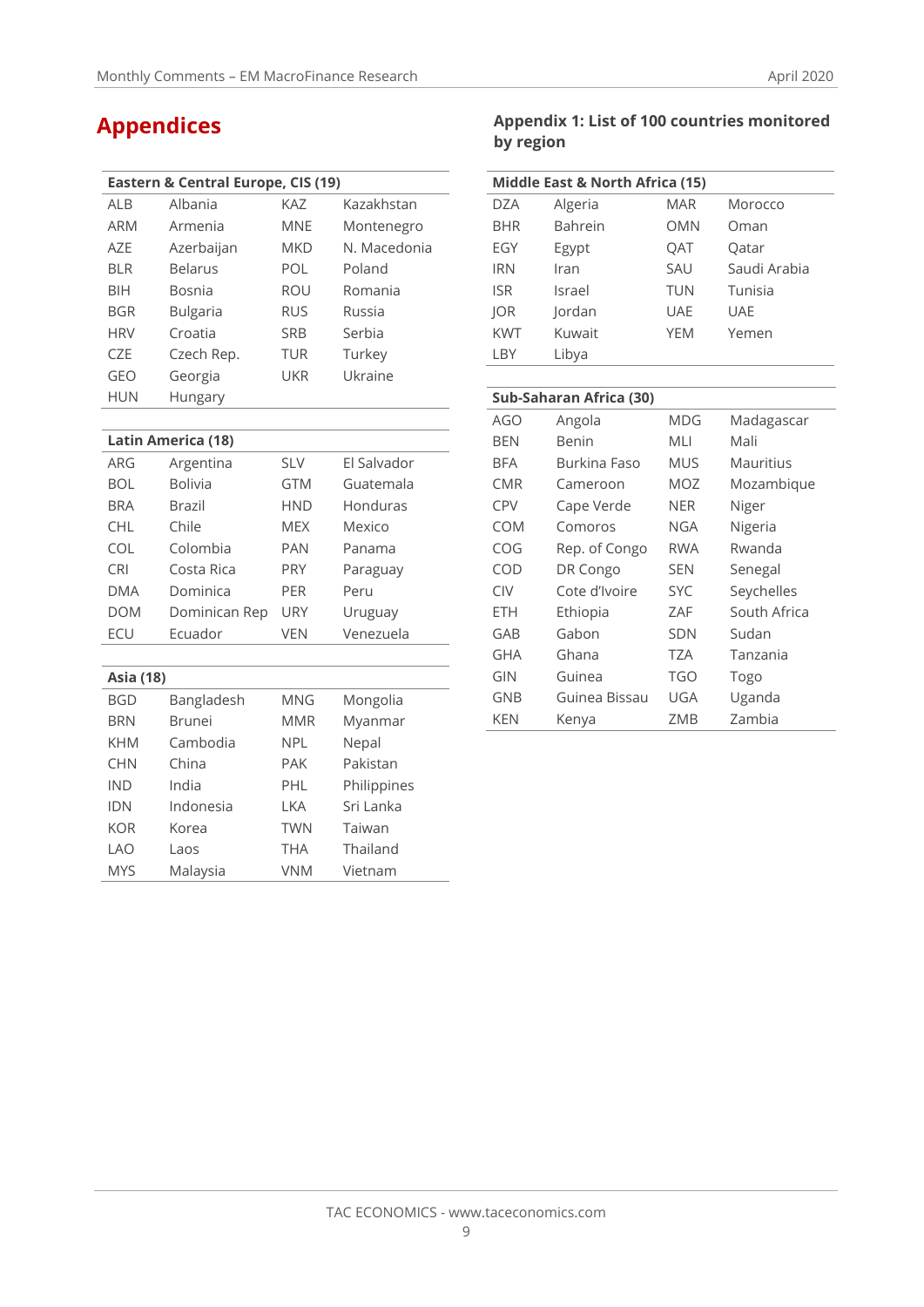| Appendix 2: List of 100 countries monitored by size group |  |  |  |  |
|-----------------------------------------------------------|--|--|--|--|
|-----------------------------------------------------------|--|--|--|--|

| 10 Key EM   |               |            |              |  |  |
|-------------|---------------|------------|--------------|--|--|
| <b>BRA</b>  | <b>Brazil</b> | <b>MEX</b> | Mexico       |  |  |
| <b>CHN</b>  | China         | POL        | Poland       |  |  |
| <b>IND</b>  | India         | <b>RUS</b> | Russia       |  |  |
| <b>IDN</b>  | Indonesia     | ZAF        | South Africa |  |  |
| <b>KOR</b>  | Korea         | <b>TUR</b> | Turkey       |  |  |
|             |               |            |              |  |  |
| Next 10     |               |            |              |  |  |
| ARG         | Argentina     | <b>NGA</b> | Nigeria      |  |  |
| COL         | Colombia      | PHL        | Philippines  |  |  |
| EGY         | Egypt         | SAU        | Saudi Arabia |  |  |
| <b>IRN</b>  | Iran          | <b>THA</b> | Thailand     |  |  |
| <b>MYS</b>  | Malaysia      | <b>UAE</b> | <b>UAE</b>   |  |  |
|             |               |            |              |  |  |
| 30 Mid-Size |               |            |              |  |  |
| <b>DZA</b>  | Algeria       | <b>MAR</b> | Morocco      |  |  |
| <b>AGO</b>  | Angola        | <b>MMR</b> | Myanmar      |  |  |
| <b>BGD</b>  | Bangladesh    | <b>OMN</b> | Oman         |  |  |
| <b>CHL</b>  | Chile         | <b>PAK</b> | Pakistan     |  |  |
| <b>CRI</b>  | Costa Rica    | <b>PAN</b> | Panama       |  |  |
| <b>CZE</b>  | Czech Rep.    | <b>PER</b> | Peru         |  |  |
| <b>DOM</b>  | Dominican Rep | QAT        | Qatar        |  |  |
| ECU         | Ecuador       | <b>ROM</b> | Romania      |  |  |
| <b>ETH</b>  | Ethiopia      | LKA        | Sri Lanka    |  |  |
| <b>GTM</b>  | Guatemala     | <b>SDN</b> | Sudan        |  |  |
| <b>HUN</b>  | Hungary       | <b>TWN</b> | Taiwan       |  |  |
| <b>ISR</b>  | Israel        | <b>UKR</b> | Ukraine      |  |  |
| <b>KAZ</b>  | Kazakhstan    | <b>URY</b> | Uruguay      |  |  |
| <b>KEN</b>  | Kenya         | <b>VEN</b> | Venezuela    |  |  |
| <b>KWT</b>  | Kuwait        | <b>VNM</b> | Vietnam      |  |  |

| <b>50 Smallest</b> |                 |            |               |  |
|--------------------|-----------------|------------|---------------|--|
| <b>ALB</b>         | Albania         | <b>GNB</b> | Guinea-Bissau |  |
| <b>ARM</b>         | Armenia         | <b>HND</b> | Honduras      |  |
| <b>AZE</b>         | Azerbaijan      | JOR        | Jordan        |  |
| <b>BHR</b>         | <b>Bahrain</b>  | <b>LAO</b> | Lao P.D.R.    |  |
| <b>BLR</b>         | <b>Belarus</b>  | LBY        | Libya         |  |
| <b>BEN</b>         | Benin           | <b>MKD</b> | N. Macedonia  |  |
| <b>BOL</b>         | <b>Bolivia</b>  | <b>MDG</b> | Madagascar    |  |
| <b>BIH</b>         | Bosnia          | MLI        | Mali          |  |
| <b>BRN</b>         | <b>Brunei</b>   | <b>MUS</b> | Mauritius     |  |
| <b>BGR</b>         | <b>Bulgaria</b> | <b>MNG</b> | Mongolia      |  |
| <b>BFA</b>         | Burkina Faso    | <b>MNE</b> | Montenegro    |  |
| <b>KHM</b>         | Cambodia        | MOZ        | Mozambique    |  |
| <b>CMR</b>         | Cameroon        | <b>NPL</b> | Nepal         |  |
| <b>CPV</b>         | Cape Verde      | <b>NER</b> | Niger         |  |
| COM                | Comoros         | <b>PRY</b> | Paraguay      |  |
| COG                | Congo, Rep.     | <b>RWA</b> | Rwanda        |  |
| COD                | DR Congo        | <b>SEN</b> | Senegal       |  |
| <b>CIV</b>         | Côte d'Ivoire   | <b>SRB</b> | Serbia        |  |
| <b>HRV</b>         | Croatia         | <b>SYC</b> | Seychelles    |  |
| <b>DMA</b>         | Dominica        | <b>TZA</b> | Tanzania      |  |
| <b>SLV</b>         | El Salvador     | <b>TGO</b> | Togo          |  |
| GAB                | Gabon           | TUN        | Tunisia       |  |
| <b>GEO</b>         | Georgia         | UGA        | Uganda        |  |
| <b>GHA</b>         | Ghana           | <b>YEM</b> | Yemen         |  |
| GIN                | Guinea          | ZMB        | Zambia        |  |